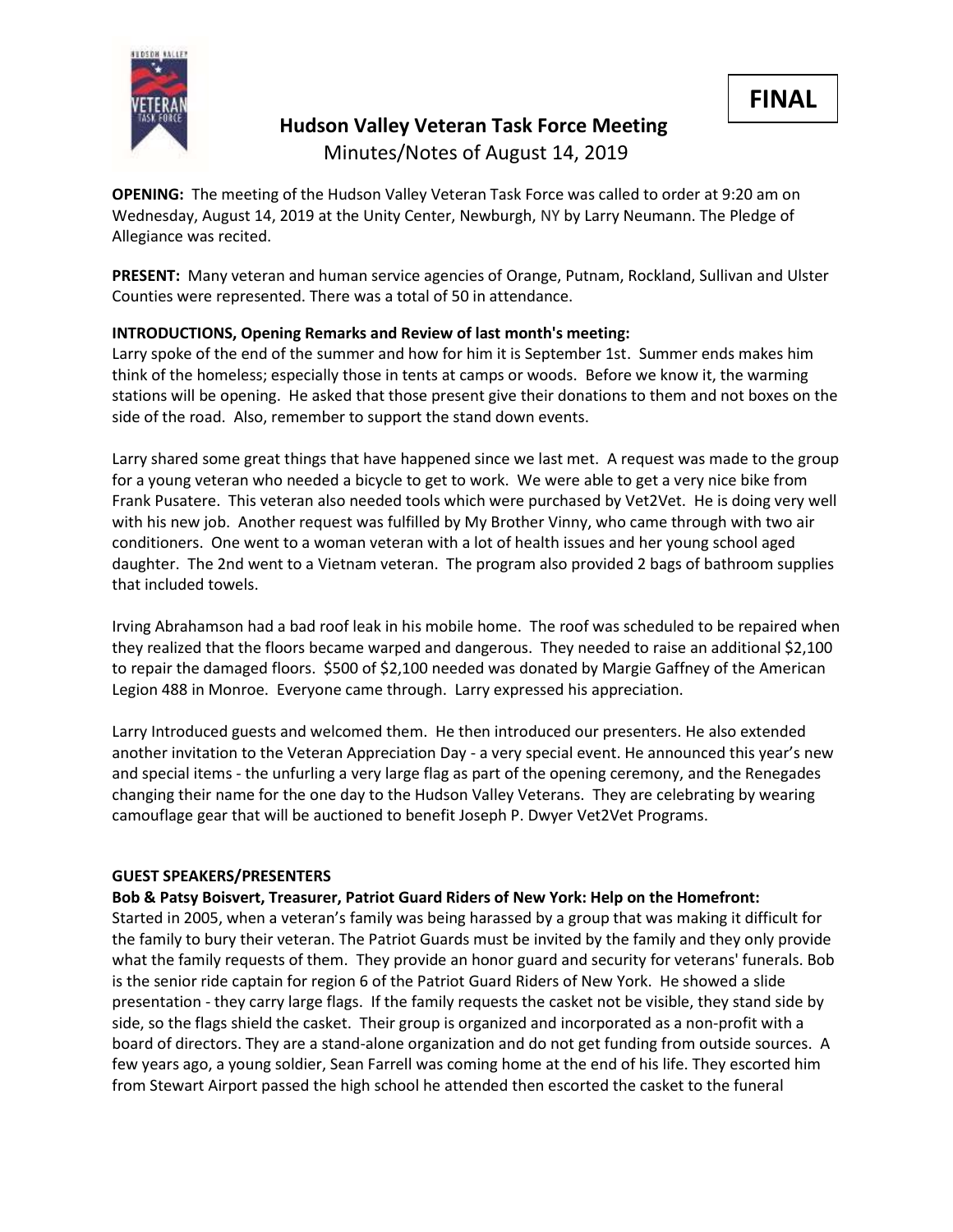services held at Skateland. It was a large undertaking with many involved and a large police presence and support.

The program also supports police, firefighters and other first responders for their final services. They realized that many families do not claim their veterans from funeral homes fearing the cost. In NYS, funeral homes need to release the ashes of a veteran without a charge. The PGR facilitate the release of ashes to the family. Once a year, they have a memorial service with full honors for reclaimed ashes. It is held in Saratoga.

**Help on the Homefront**: The two main services provided to qualifying veterans - furniture program and monetary assistance. Established and primarily in upstate in New York. The financial assistance program is primarily a bill paying assistance - utilities, car, food in special situations. It is a one-time assistance program. Since they began this service, they have assisted with approximately \$300,000. The furniture program is one room of furniture for veterans going to new housing from homelessness. They partner with Raymour & Flanigan which delivers the furniture. One main requirement is that the Veteran be present at delivery. The choices are bedroom or living room. Program qualification shown presentation slide - the hardest part of this process is the application process. Their primary goal is to get the program downstate and expand the regions of veterans they can serve.

*Questions?* Christian Farrell asked, is everything online or is there a number they can call? They can go the website PGRNY.com. Should email for more information. A veteran with a dishonorable discharge does not qualify.

Karl Rhode commented that referred veteran usually have been verified by their agency. Does that make a difference? The proof needed is the DD-214. The understanding is the veteran can get a printout from the VA. Nicole Embry - VA can prove veteran status but cannot give a printout. Christine Novak, SSVF/WestCOP - we have most of the documentation at their agency. Do you have a release of information? They do not have currently. This is a new program.

**Introduction of the Hudson Valley Task Force** by Larry felt it would be helpful to reiterate the origin story and reviewed the mission statement.

**MISSION STATEMENT:** The mission statement was recited by Larry Neumann. *The mission of the Hudson Valley Veteran Task Force is to address the needs of those who served by having relevant agencies meet collectively, regularly and cooperatively, to ensure the timely administration of services and referrals in order to achieve an end to Veteran homelessness and meet their immediate and long term needs.*

Showed a cartoon, "why are so many of the brave homeless."

Larry requested support for Tommy's walk across America for veteran homelessness awareness. Invited the group to join him walking the last mile on the 23rd of August in Poughkeepsie. Homelessness is not their only issues. Slide show - member list, instrumental organizations, introduced some of these organizations.

#### **Nicole Embry, Outreach Coordinator, VA healthcare: Town Hall Meetings**

Larry introduced Nicole and the many Town hall meetings that have been initialized in many of the counties. Nicole reported that on average had 20/30 attendees. At them, they discussed issues of veterans. One main issue being transportation. The VA is looking at the needs and are working hard to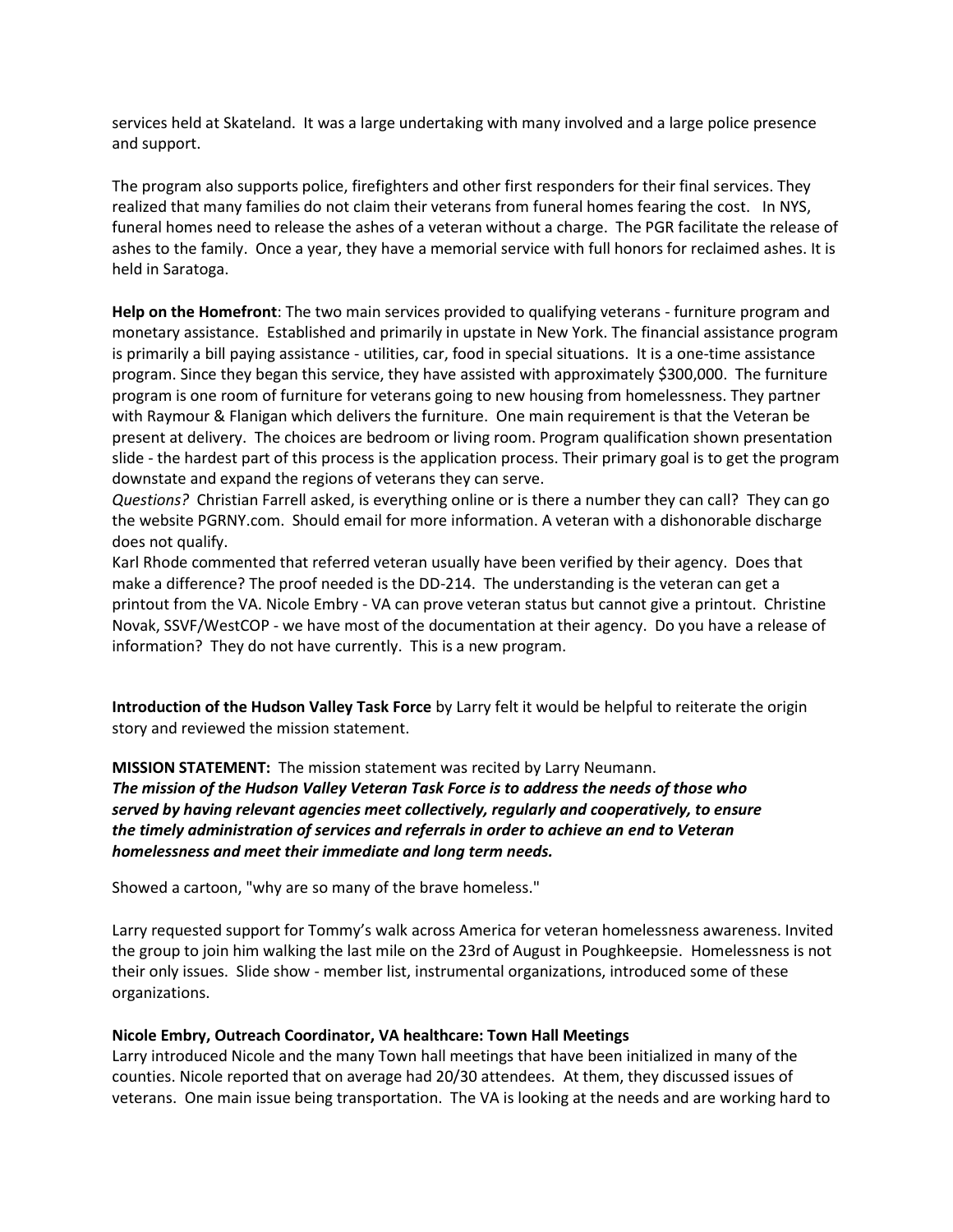address these issues. Hoping to provide more services at their annexes. At the meetings, there were many questions about the claims process; getting appointments closer and not having to travel so far for appointments. One priority is making the facilities much more welcoming. She is taking the feedback and hopefully will have updates in the next few months. The Mission Act was discussed. She explained the Choice program - which allows a veteran to see outside doctors and the VA will pay. Nicole stated, "this is not the case." One can go to an urgent care but must be a preferred location. There are special factors about mileage and condition attached to this service. It is also for specialty treatment that is not provided by the VA. Larry - DAV transportation is available. Nicole - Looking to expand the program. Drivers must meet rigorous application process. The task force has discussed getting legislation for these transportation issues. One such suggestion was for money allocated for the individual veterans can be given to agencies providing transportation.

### **Millie Rivera-Velez, Facilitator Vet2Vet: Women Veteran Census**

Introduction - She introduced the She's Counted; They're Counted women veteran census for Orange County and requested the groups assistance when it is launched. Larry read the press release to provide a picture of the project.

### **SPECIAL ANNOUNCEMENTS:**

**Bob Willis: God and Country Veterans Living History Event**, November 2, Kingston, NY A 2-day event. Honor God and Honor a veteran. The program has 10 combat veterans from WWII to today. They have history events at the school and bring veterans. It starts with an assembly where the veterans will introduce themselves, and during the second period, they go into classes where each veteran tells of their experiences. November 2nd event will celebrate the veterans and share their stories. Bob invited all to attend the celebration dinner that evening.

**Kevin Keaveny: HVCVR -** Started with wooden boat program for veterans. He has another event to help veterans with other integration services. They partnered with Toyota to provide 50 veterans high quality training, services and laptops. The Kiwanis in Saugerties, NY assisting with this program to focus on homeless veterans. To register, he requests name and branch of service.

## **Special Guests:**

Melissa Spicer, Bill Smullen, Alexander Behm, Ryan Woodruff, Kate Hannon, Lance Stendfelt, Chris Griffin, Lynn Fox: Clear Path for Veterans - Chittenago, NY - thank you for being here. Jane Zalksy: NYS Division of Veteran Services, not present David Allis: All American Homes, LLC Bill Forte: Chairman, Kingston Veteran Association Charles Manfro: Past Commander American Legion Post 150, Kingston

## **TASK FORCE HOMELESS CASES Status: Christine Novak**

Christine Novak thanked the agencies that have continued to meet and provide the information for the homeless count.

- **WestCOP SSVF: Open/New Case Report**
	- Dutchess 4
	- Orange 18
	- Ulster County no count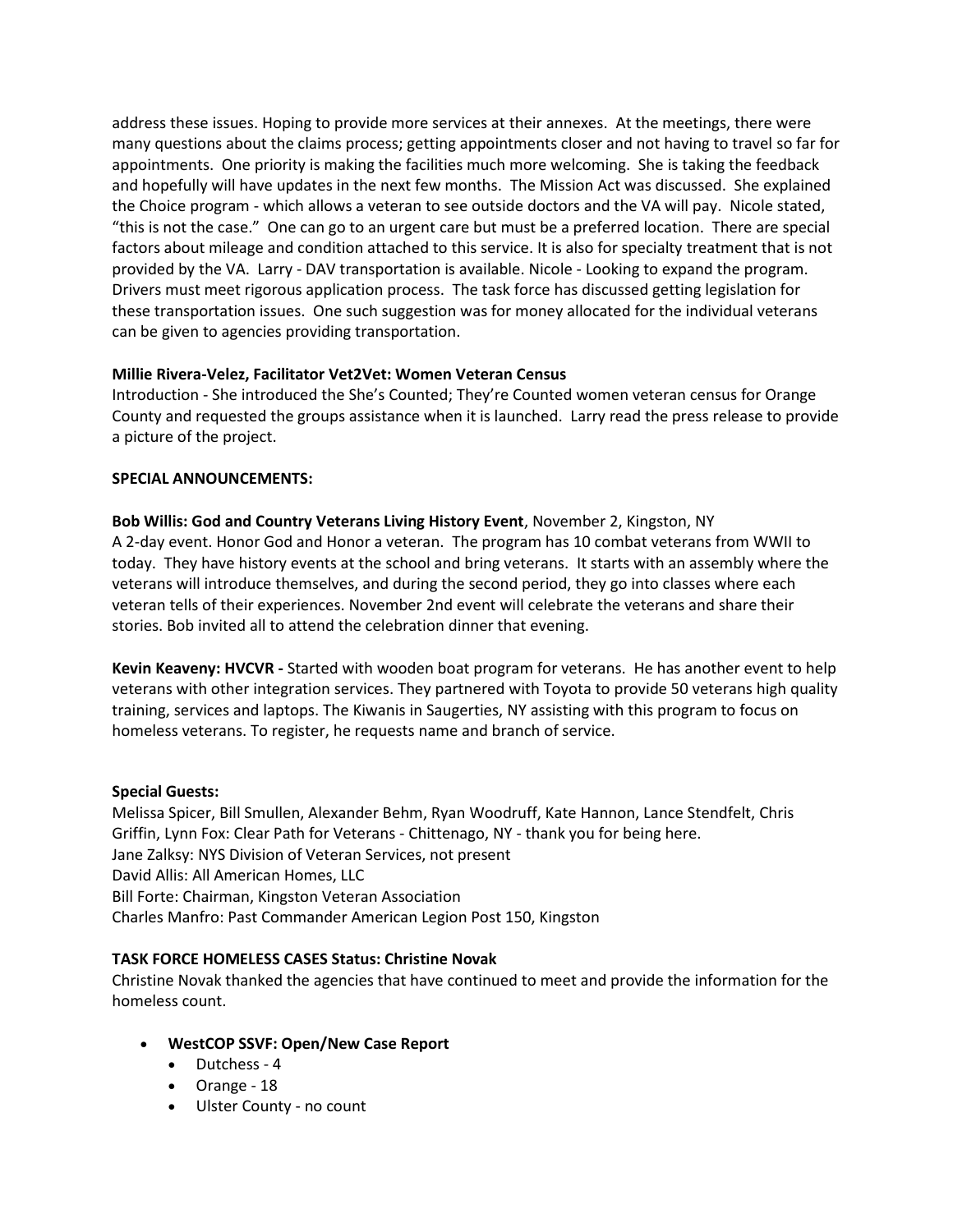- Westchester 28
- Sullivan 3

All agencies are working and meeting bi-weekly or weekly to get a true count. Hope and goal are to have information on all homeless to be ready to serve them when they decide to come in. Does Putnam have its own number? Usually grouped together with Westchester.

Christina Novak of WestCOP report on the status on Veteran Unity Center.

Last week the purple heart ceremony - flew in 13 purple heart recipients. The heroes were taken to West Point and spent 2 days. On October 2nd - Purple Heart dinner. The guest speakers will be David Perkins and Meghan Dunleavy

### **VETERAN SERVICE AND COUNTY UPDATES: Christian Farrell**

- **Dutchess County, excused.** 
	- **Vet2Vet: Adam Roche, Program Manager, Vet2Vet Veterans' Peer Services**
	- On September 16th 6 to 8 Town Hall. More information: 845-486-2060
	- Stand down in November
- **Orange County**
	- **VSO: Christian Farrell, Director - Orange County Veteran Services**
	- September 28th Stand Down event, Elks Club, Middletown, NY
	- September 29th Orange County Memorial Day 41 Orange County residents who died in WWI
	- **Vet2Vet: Larry Neumann, Program Coordinator**
- **Putnam County**
	- **VSO: Karl Rohde, Director, Putnam County Veterans Service Agency**
		- More involved with Equine therapy. Has become a horse handler.
		- Safe Talk training. Non- clinical training on veteran issues.
	- **Vet2Vet, John Bourges, Program Coordinator**
		- Saturday open house at Pegasus Stables
		- Change a concept eliminate the barriers and promote programs and be able to work together. Like the warm line. The Women Veteran of Hudson Valley have begun meeting and removed the barriers.
		- 22 suicides a day. It is not the VA issue it is a us issue. SafeTalk will help with the training.
- **Rockland County**
	- **Vet to Vet: Sharon Bailey - notes read by Larry Neumann**
		- homeless situation. Hotels, voucher for food, and then got housing.
		- Homeless vet living in storage unit bad conduct discharge got him a care manager, job and home.
		- Very involved with police and Justice for veterans
		- Partnered with a retired police detective, has a monthly support group completely confidential for first responders
		- Writing Workshop weekly Wednesdays
		- Hudson valley veteran picnic call Sharon Bailey
- **Sullivan County**
	- **VSO: Howie Goldsmith, Coordinator, Sullivan County Veteran Service Agency**